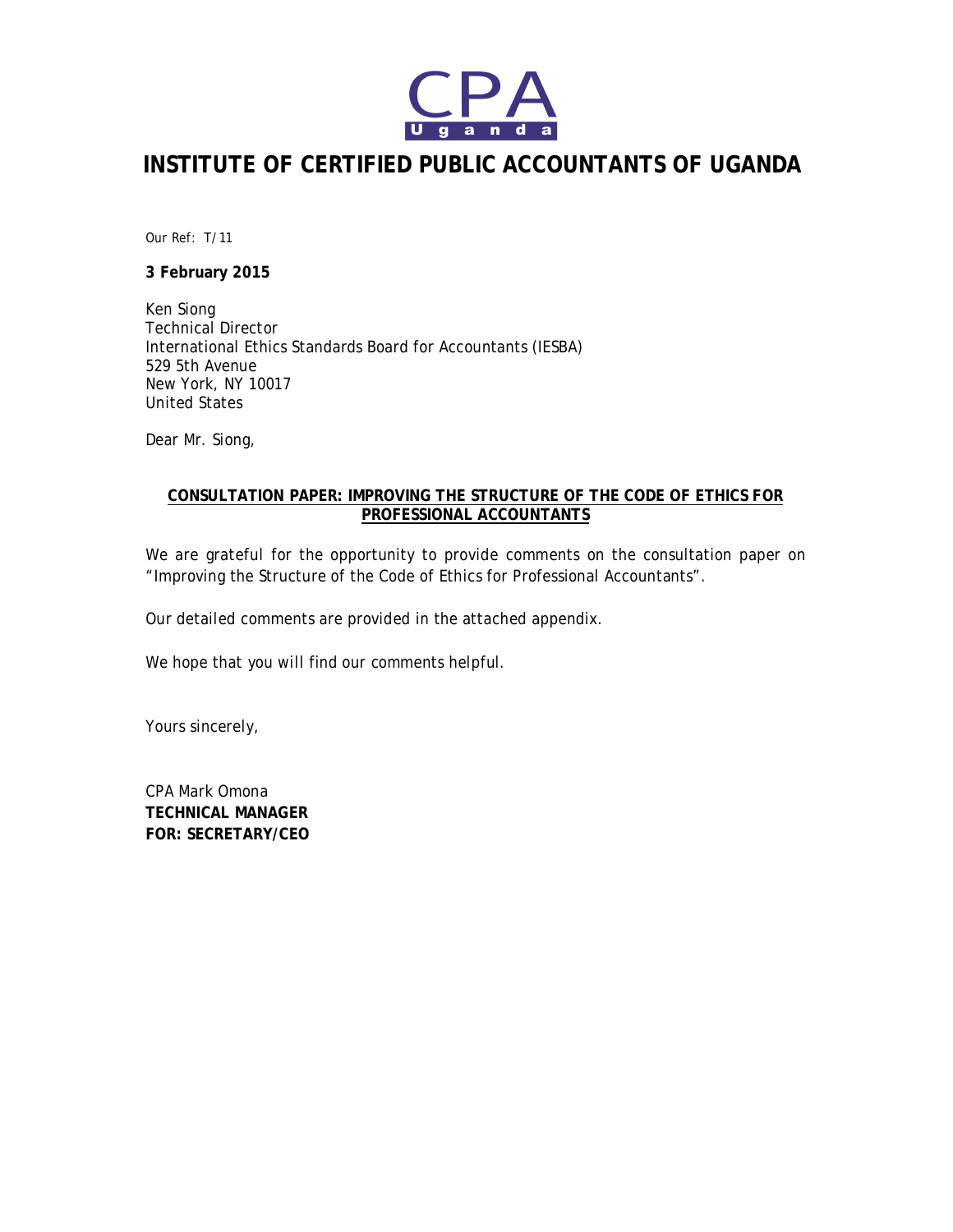# **THE INSTITUTE OF CERTIFIED PUBLIC ACCOUNTANTS OF UGANDA**

# **COMMENTS ON CONSULTATION PAPER – IMPROVING THE STRUCTURE OF THE CODE OF ETHICS FOR PROFESSIONAL ACCOUNTANTS**

#### **Questions for Respondents.**

**1. Do you believe that the approach outlined in this Consultation Paper, as reflected in the Illustrative Examples, would be likely to achieve IESBA's objective of making the Code more understandable? If not, why not and what other approaches might be taken?** 

We believe that the approach of distinguishing the requirements from application and other explanatory material serves an important step in enhancing the understanding of the IESBA Code and in improving compliance.

Indeed the other IFAC standard setting boards (IESBA and IAASB) have used a similar approach in their clarification projects.

We believe that the benefit of using this approach outweighs any risks. The IESBA would, in any case, endeavour to address the risk of loss of linkage between the requirements, application and explanatory material.

#### **2. Do you believe that the approach outlined in this Consultation Paper, as reflected in the Illustrative Examples would be likely to make the Code more capable of being adopted into laws and regulations, effectively implemented and consistently applied? If not, why not and what other approaches might be taken?**

Since in a number of jurisdictions, ethical provisions are reflected in the laws and regulations, the approach would ease adoption of the IESBA Code.

Clearly distinguishing requirements would also ease the work of regulatory authorities and quality assurance review functions.

#### **3. Do you have any comments on the suggestions as to the numbering and ordering of the content of the Code (including reversing the order of extant Part B and Part C), as set out in paragraph 20 of the Consultation Paper?**

We have no objection to a revised numbering and ordering of the content of the Code. We agree with the suggestion to reverse the order of extant Part B and Part C.

#### **4. Do you believe that issuing the provisions in the Code as separate standards or rebranding the Code, for example as International Standards on Ethics, would achieve benefits such as improving the visibility or enforceability of the Code?**

At the moment, we do not support the approach to issue the Code as separate standards. Whereas some benefits may be derived from issuing the Code as separate standards, for partly historical reasons the Code in many jurisdictions exists as a single documentation.

In addition, in many jurisdictions the Code forms part of the law or regulation for the accountancy profession, and is defined as such. Rebranding the Code would raise many unintended consequences, including a need for amendment of laws and regulations.